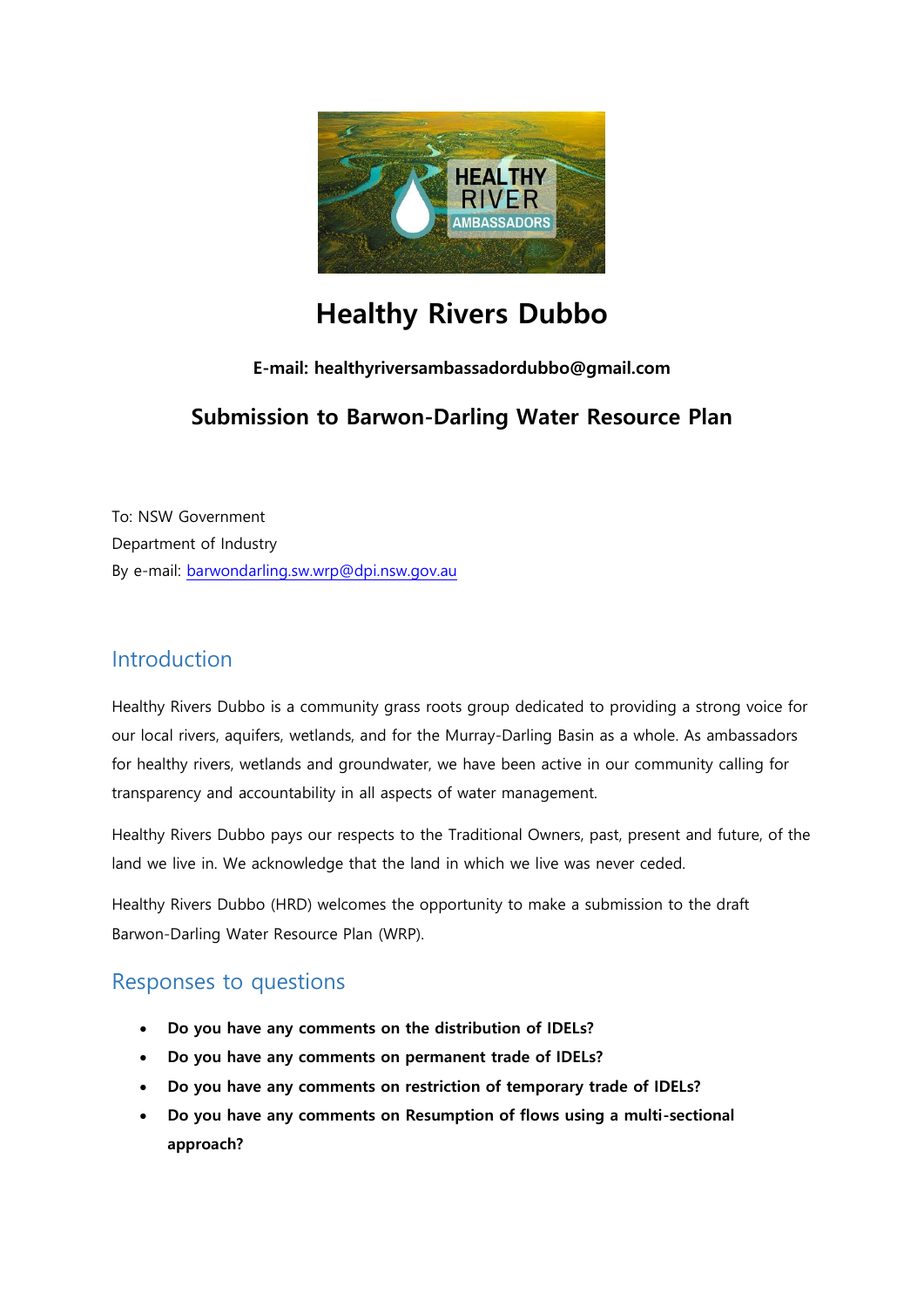- **Do you have any comments on the flow values used for the resumption of flow triggers and releases?**
- **Do you have any other comments on Resumption of flow rule?**
- **Do you have any comments on the proposed changes to the A Class Flow Class Thresholds in response to the recommendation by the Natural Resource Commission?**
- **Do you have any comments on the methodology used to develop the A Class Flow Class Thresholds?**
- **Do you have any comments on the removal of the access to imminent flows rules in response to the recommendation by the Natural Resource Commission?**
- **What are your views on what water will be defined as active environmental water and managed through an unregulated water source?**
- **Do you support inclusion and protection by active management of planned environmental water releases from upstream water sources that are additional to the inflows that were considered when the Barwon-Darling plan commenced? (see page 10 and 11)**
- **Do support the criteria for where active management is to be applied?**
- **What are your views on how accounts will be managed for in-stream use of unregulated held environmental water licences?**

In general, HRD is supportive of all new and amended rules in this WRP that favour the environment, and have come through as recommendations of the Final Natural Resource Commission review of the Barwon Darling Water Sharing Plan (WSP).

While we are supportive of all new rules that favour the environment, this document itself offers us no hope that the environment will actually improve.

Looking first at the risk assessment for the WRP, we were able to ascertain that even with the implementation of new resumption of flow rules, and new changes to A Class flow thresholds, the currently Not Tolerable environmental risks that are currently in the Barwon Darling, will remain Not Tolerable.

Under the Basin Plan, the environment must come first. The only change that HRD can see actually having a chance of improving the environment is for all large scale irrigation on the Barwon Darling to be drastically reduced in volume. It is not lightly that we have reached this conclusion.

Therefore HRD is supportive of commence to pump and A class flow thresholds being increased even further, so that large extraction is not possible in most normal flow years.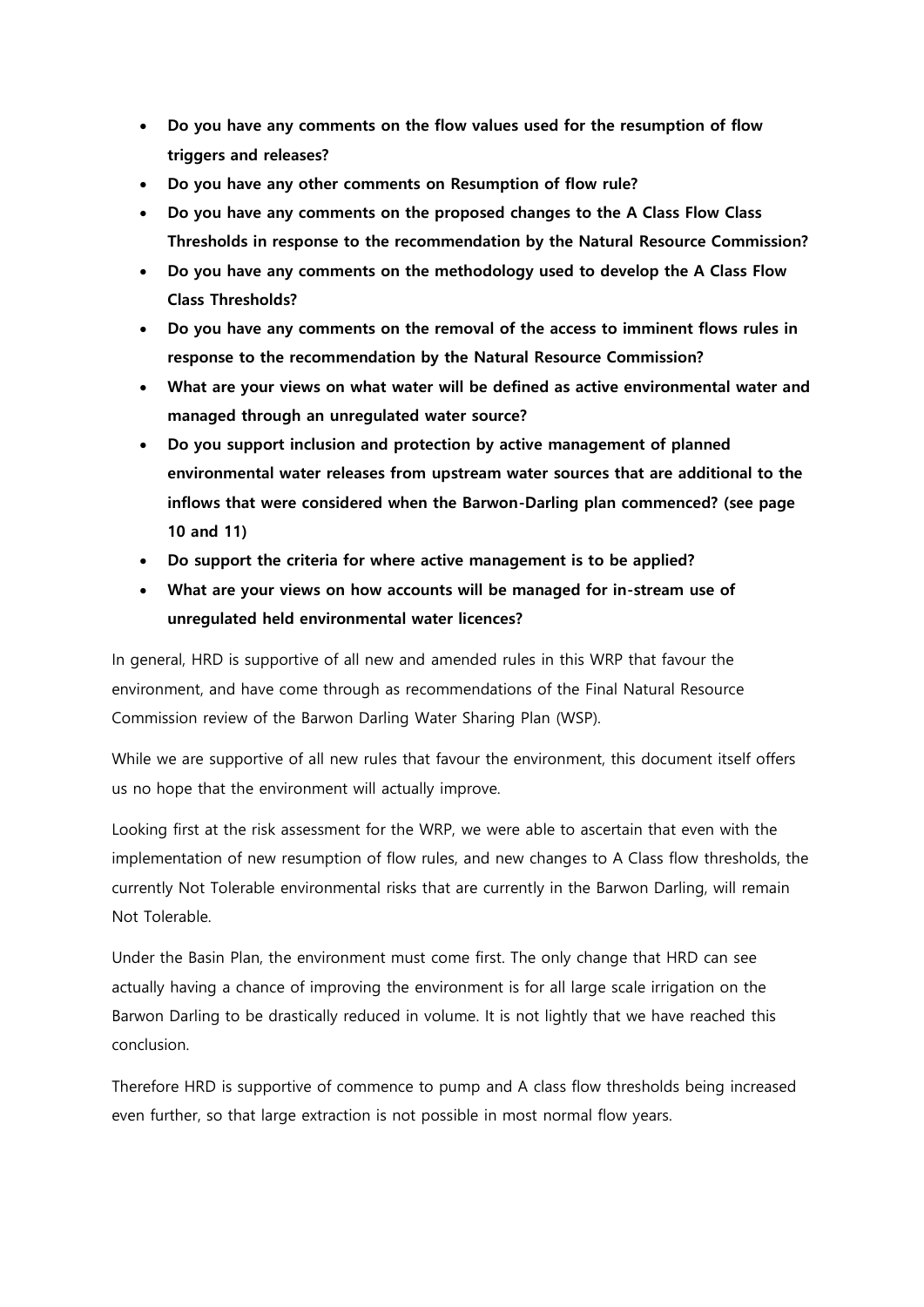# **Do you support assigning river transmission losses proportionally to active environmental water?**

No.

Firstly: Healthy Rivers Dubbo is constantly offended by the free and multiple use of the word 'losses'. While occasionally, water is genuinely lost (i.e. seepage form the Albert Priest channel, or overbank flow from the Barmah Choke), most of the time when NSW water agencies use the word losses they are referring to the many complex and interrelated natural behaviours of water in the environment.

By constantly referring to any water that is not consumed as 'losses', departments are re-iterating that their perspective is the same as the perspective of the irrigation industry. The use of the word 'losses' is a relic of former times, when the department was simply a water supply authority. It is a vague, catch all term.

Secondly: water that seeps into the river bank, naturally evaporates or is used by flora and fauna on its journey along the river should be socialised.

Thirdly: much of the water that is accounted for by the government in the general sundry account of 'losses' is actually taken as floodplain harvested water (for free and for profit).

# **What are your views on concept of adjusting commence to pump/cease to pump thresholds to protect Active Environmental Water from extraction?**

All steps to protect active environmental water must be taken, which does include adjusting commence and cease to pump thresholds from where they currently are. The needs of the environment must come before consideration of extractors.

# **What are your views on proposed amendments to water sharing plan access rules to protect active environmental water in each of the water sources where active management is proposed?**

Support changes to the WSP that allow reference to Active Management policy.

Our concerns about the Active Management policy are:

- 1. Environmental water in the Barwon-Darling should be protected to Menindee Lakes
- 2. Transmission losses must be socialised
- 3. Total Daily Extraction Limits (TDELs) and Individual Daily Extraction Limits (IDELs) should be implemented in Barwon-Darling immediately with no tradable rights attached to IDELs
- 4. Flow gauges need to be installed at all necessary locations as a high priority. Other new technology should also be used to forecast flows.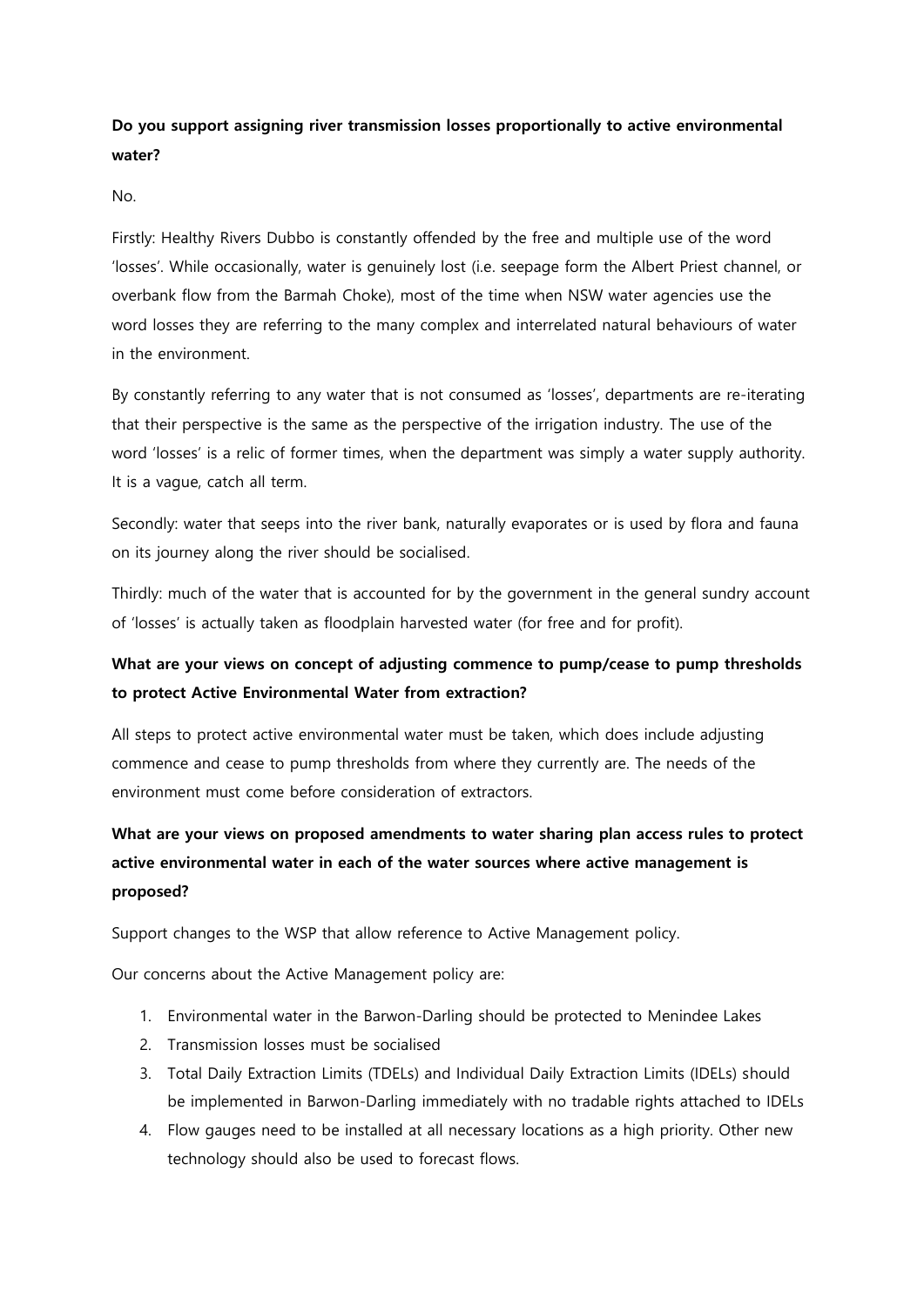- 5. Water Sharing Plans should provide basic rights, stock & domestic and town water supply, this is not the purpose of environmental water
- 6. Environmental water arriving from Queensland must be immediately protected
- 7. First flush flows should be protected throughout inland rivers when the drought breaks
- 8. Do not support bias towards protecting water users.

# **What information do you consider is important to document and consider in order to continuously improve active management?**

- Metering of Basic Landholder Rights and Stock & Domestic take. You can't manage what you don't measure.
- Better understanding of the risks of climate change on the river. Department of Primary Industries Office of Water produced a draft report in 2013 Assuring Future Urban Water Security<sup>1</sup>. This report details how areas in Western NSW can expect to have access to between 30% - 50% less potable water by 2030, and that's without diversions. This report should be finalised, published, and the findings used to inform water management rule development.

# **Do you have any comments on how the NSW Government can improve the consultation process undertaken?**

Consultation with the Barkandji and Murrawarri Nations has not been finalised. This draft WRP should not be on public submission until all First Nation consultation is complete.

#### **Do you have any comments on Chapter 3 or Schedule D (Risk Assessment)?**

Yes.

According to this document, once new critical mechanisms are implemented, the residual risks of rating for all river reaches at all flow or extraction characteristics of there being enough water available for environmental requirements, and risks to ecosystems from poor water quality, remain unchanged – almost all of them in the Not-Tolerable range.

We can take from this that regardless of the new rules being implemented, the health of the Barwon Darling will not improve.

The impacts of that fact are catastrophic for the environment and all human life and endeavour on the Barwon Darling.

**<sup>.</sup>** <sup>1</sup> [http://www.water.nsw.gov.au/\\_\\_data/assets/pdf\\_file/0005/665609/assuring-future-urban-water-security](http://www.water.nsw.gov.au/__data/assets/pdf_file/0005/665609/assuring-future-urban-water-security-draft.pdf)[draft.pdf](http://www.water.nsw.gov.au/__data/assets/pdf_file/0005/665609/assuring-future-urban-water-security-draft.pdf)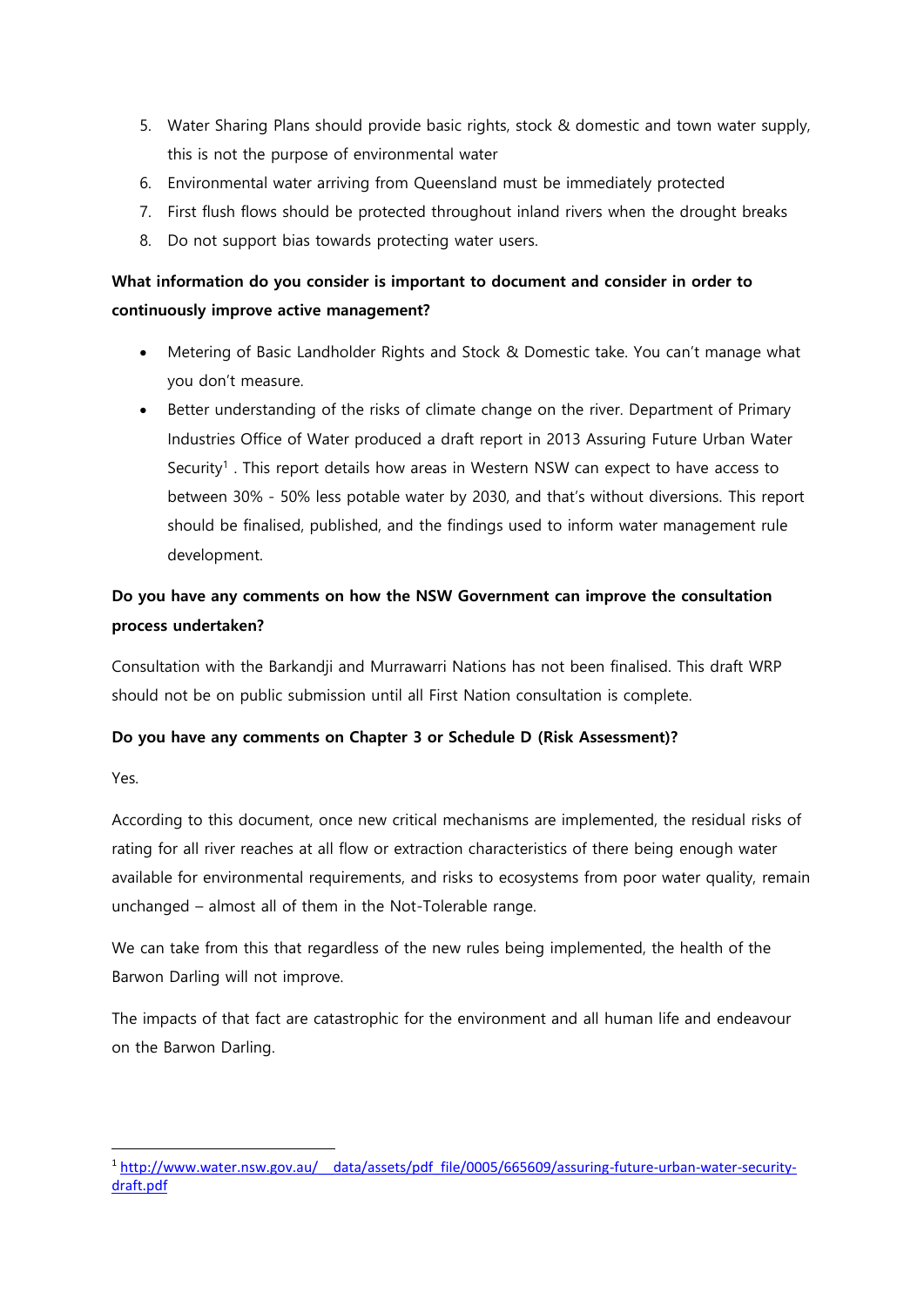# **SECTION 4.3 RISKS TO WATER AVAILABLE FOR THE ENVIRONMENT & CAPACITY TO MEET EWRS E(W)] - UNREGULATED WATER SOURCE**

Long Term Annual Average Extraction Limits are currently used to reduce risks. They do not work, as explained in the NRC review of the WSP:

"Use of this statistic as an indicator of environmental outcomes is highly misleading as this percentage is based on an average taken over more than 100 years and includes major floods that significantly skew the average. While the LTAAEL has a function in assessing long-term compliance with extraction limits, adherence to the LTAAEL is not appropriate for assessing whether the Plan has met its environmental and social objectives, particularly for such a highly variable system. When and where the water is taken is critically important in this system, not just volume extracted over many years."<sup>2</sup>

If the SDLs are similar to the LTAAELs, then no risk will be mitigated. A fact this document reflects.

This document says Available Water Determinations (AWD) could have be adjusted according to water availability. They could not have been. Using AWDs to adjust extractive use according to water availability is not currently possible in NSW. The 2014 amendment to the Water Sharing Plans via the Water Management Act disallows inflow data from the most recent drought of record to be used when calculating the Available Water Determination for each valley.

# **SECTION 4.4 RISKS TO WATER AVAILABLE FOR THE ENVIRONMENT FROM EXTRACTION UNDER BLR [E(BLR] - UNREGULATED WATER SOURCES ONLY**

This document considers the risks of the environment not having enough water due to Basic Landholder Rights extraction in these sections as Not-Tolerable:

- Mungindi to Walgett
- Brewarrina to Bourke

Other areas, it is reported there is no data available:

- Walgett to Brewarrina
- Bourke to Louth
- Louth to Wilcannia

Where there is data, the risk is Not-Tolerable, underpinning the critical need for data in the 3 sections with no available data.

**<sup>.</sup>** <sup>2</sup> [file:///C:/Users/MGray/AppData/Local/Temp/Barwon-Darling+Water+Sharing+Plan+review+-](file:///C:/Users/MGray/AppData/Local/Temp/Barwon-Darling+Water+Sharing+Plan+review+-+Final+Report+v2.pdf) [+Final+Report+v2.pdf](file:///C:/Users/MGray/AppData/Local/Temp/Barwon-Darling+Water+Sharing+Plan+review+-+Final+Report+v2.pdf)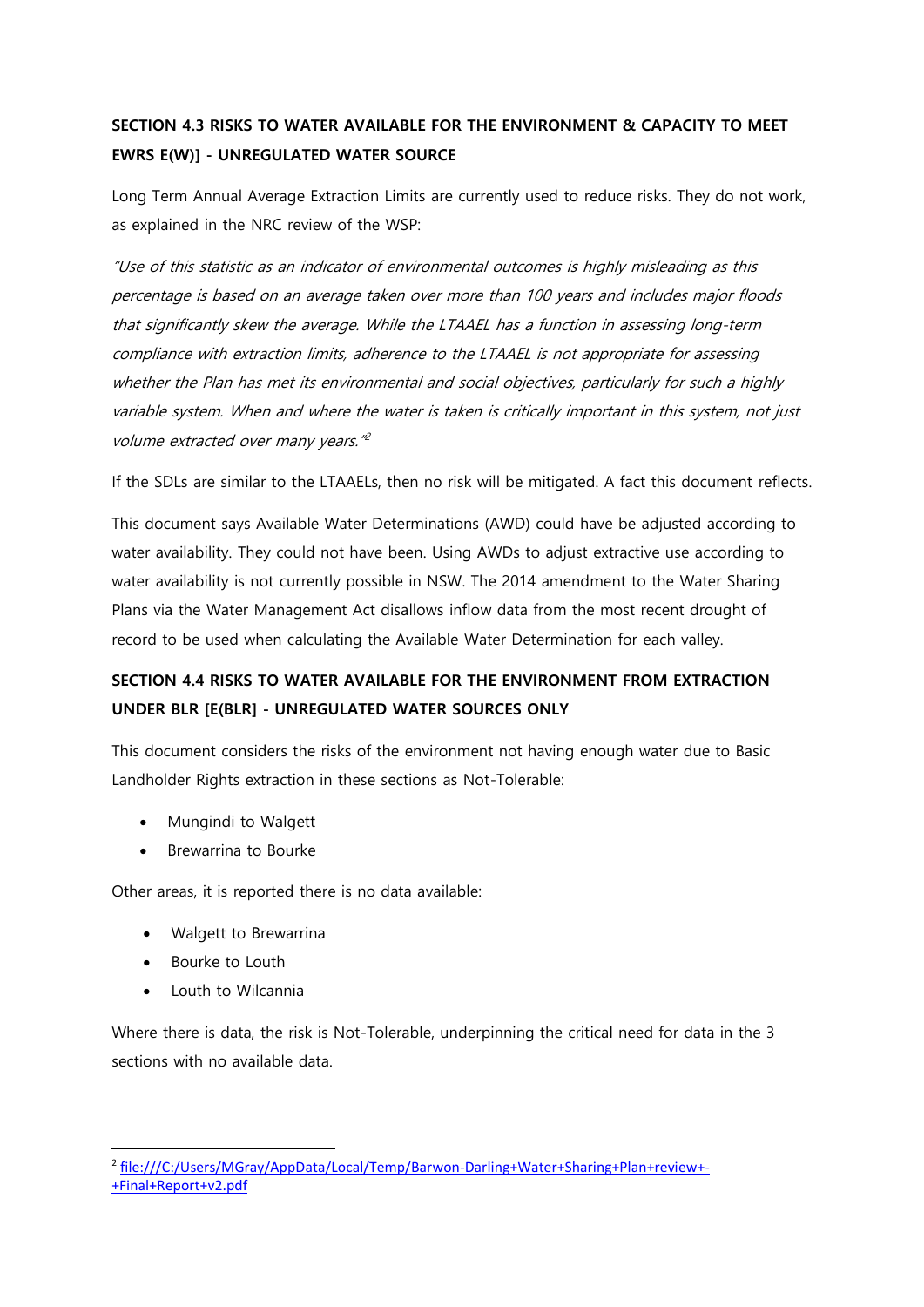The new critical mechanism proposed to deal with these Not-Tolerable risks is adherence to the SDL. If the SDL is similar to the LTAAEL, then this new strategy will not reduce the residual risk rating to Tolerable, as claimed in this risk assessment.

A case for metering and reducing BLR extraction on the Barwon Darling would be a strong one. If risks are Not-Tolerable, they should not be tolerated.

# **SECTION 4.5 RISKS TO WATER AVAILABLE FOR THE ENVIRONMENT FROM INTERCEPTION ACTIVITIES [E(I-FD)]**

Current risks in the flowing sections are currently considered Not-Tolerable:

- Mungindi to Walgett
- Brewarrina to Bourke

To the following sections, the risks are considered low (I'm not sure why):

- Walgett to Brewarrina
- Bourke to Louth
- Louth to Wilcannia

Nothing is currently in the plan to deal with or measure rainfall runoff harvesting. Strategies moving forward are to licence take that exceeds the 10% runoff right, and reduce this take to meet the SDL. Of course, the plan is to increase the SDL to cover most of the take.

This document claims the risk treatment options in the 2 sections mentioned will then become A (no new strategies required or possible).

### **SECTION 4.5.4 RISKS TO WATER AVAILABLE FOR THE ENVIRONMENT FROM INTERCEPTION ACTIVITIES [E(I-FH)]**

Currently the risk to environmental water availability in the entire water source due to floodplain harvesting (FPH) is Not-Tolerable.

Nothing is currently in the plan to deal with or measure the impact of FPH. Strategy moving forward is to implement the FPH and Healthy Floodplains Project. This document claims this will reduce the risk to tolerable.

Of course, the plan is to increase the SDL to cover most of the take. On paper the risk appears to be reduced, however in reality, there needs to be assessment of the cumulative environmental impact of FPH on downstream environment for improvement to be measured. On ground reality implies that the impact the Floodplain Harvesting of water is having on the Lower Darling has to date been significant.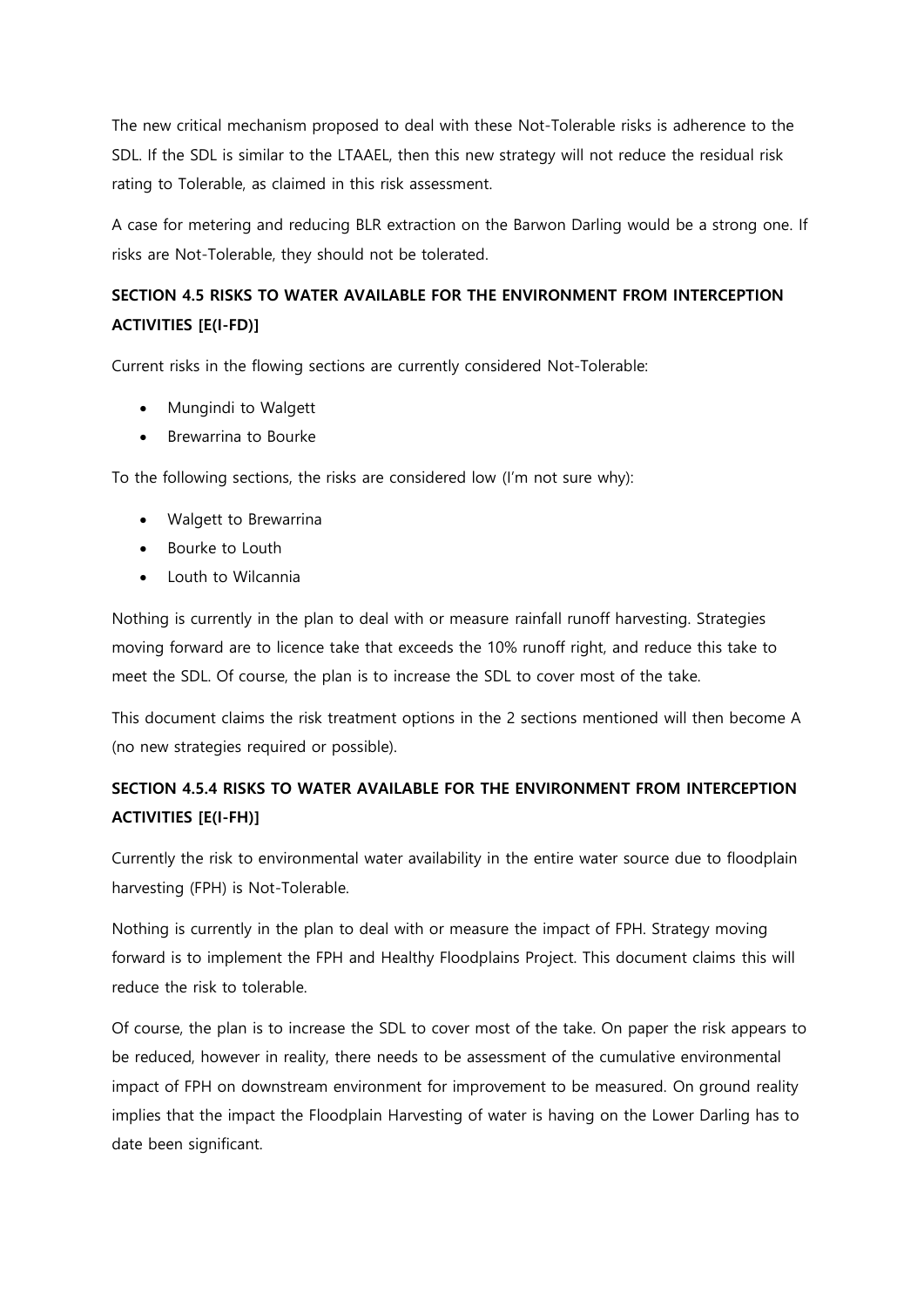# **SECTION 4.6 RISKS TO WATER AVAILABLE FOR THE ENVIRONMENT DUE TO CLIMATE CHANGE [E(CC)]**

Currently the risks of climate change impacting available water for the environment is Not-Tolerable at the weir at Bourke on the Darling River.

Impacts to sections downstream of the Bourke weir aren't addressed.

The current method of dealing with this risk is adherence to the LTAAEL and adjusting AWDs. Both methods have been shown to be inadequate, as the environment in the Lower Darling would attest.

The strategy and new critical mechanisms moving forward are using Sustainable Diversion Limits (SDLs), Strategic use of held environmental water (HEW), and protection of HEW with Active Management.

The SDLs have come under fire for not addressing climate change. If the new SDL is similar to the LTAAEL, that's not going to reduce the risk to tolerable, as this document claims it will.

# **SECTION 5.4, 5.5 RISKS TO THE HEALTH OF WATER DEPENDENT ECOSYSTEMS FROM POOR WATER QUALITY [E(WQ), (E(WQ-CWP)]**

The Not-Tolerable risks are:

- Barwon at Collarenebri turbidity
- Barwon at Collarenebri total phosphorous
- Barwon at Collarenebri total nitrogen
- Barwon at Collarenebri pH
- Barwon at Collarenebri Dissolved oxygen
- Barwon at Dangar Bridge Walgett total nitrogen
- $\bullet$  Barwon at Brewarrina turbidity
- Barwon at Brewarrina total phosphorus
- Barwon at Brewarrina total nitrogen
- $\bullet$  Barwon at Brewarrina pH
- Barwon at Brewarrina dissolved oxygen
- Darling at Bourke Turbidity
- Darling at Bourke total phosphorous
- Darling at Bourke total nitrogen
- Darling at Bourke pH
- Darling at Bourke dissolved oxygen
- Darling at Louth Turbidity
- Darling at Louth total phosphorous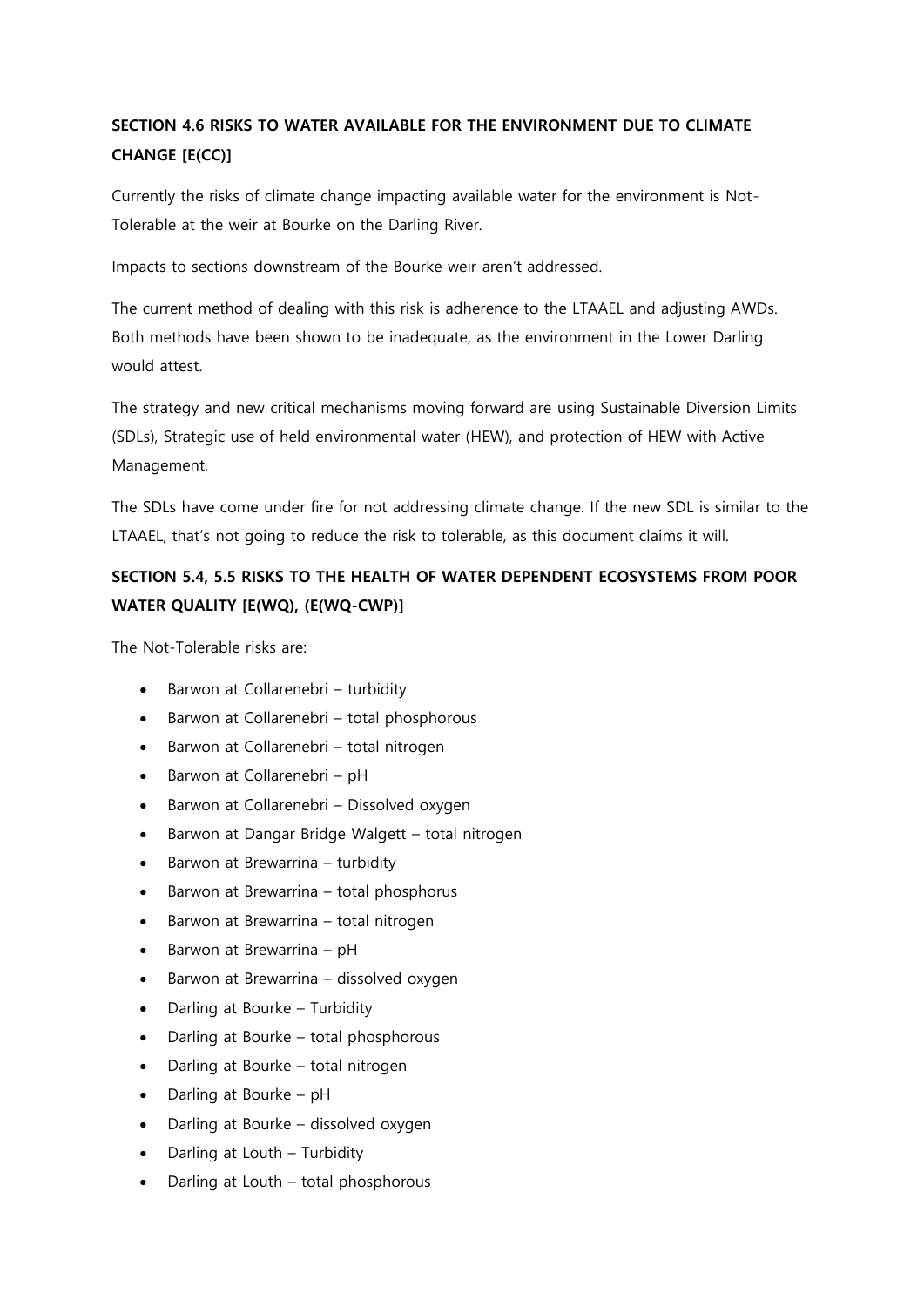- Darling at Louth total nitrogen
- Darling at Wilcannia turbidity
- Darling at Wilcannia total phosphorus
- Darling at Wilcannia total nitrogen
- Darling at Wilcannia pH
- Darling at Wilcannia dissolved oxygen
- Darling at Wilcannia salinity

Strategies and new critical mechanisms offered in this plan, and referred to in the WQM plan, offer nothing that might reduce these Not-Tolerable risks.

The future for the environment and the humans of the Barwon Darling is assured to include water of unacceptable quality. Regions associated with the Barwon-Darling should probably be re classified as third world.

### **Do you have any comments on cultural connections to surface water and the protection of Indigenous values and uses?**

"Cultural Flows" are water entitlements that are legally and beneficially owned by the Nations of a sufficient and adequate quantity and quality to improve the spiritual, cultural, natural, environmental, social and economic conditions of those Nations. These are our inherent rights."

#### -MLDRIN [Echuca Declaration](http://www.savanna.org.au/nailsma/publications/downloads/MLDRIN-NBAN-ECHUCA-DECLARATION-2009.pdf), 2007

"Today, MLDRIN is working to make sure Cultural Flows are recognised by Australian governments. We have achieved some success: the [Murray Darling Basin Plan](https://www.mdba.gov.au/basin-plan/whats-basin-plan) requires Basin governments to take account of First Nations' views about cultural flows. State and Commonwealth governments are beginning to take steps to support First Nations to acquire water that we can own and manage." <sup>3</sup>

HRD stands besides MLDRIN and supports the hard work they have been doing to regain some control over some of their cultural right to water.

**.** 

<sup>3</sup> <http://www.mldrin.org.au/what-we-do/cultural-flows/>